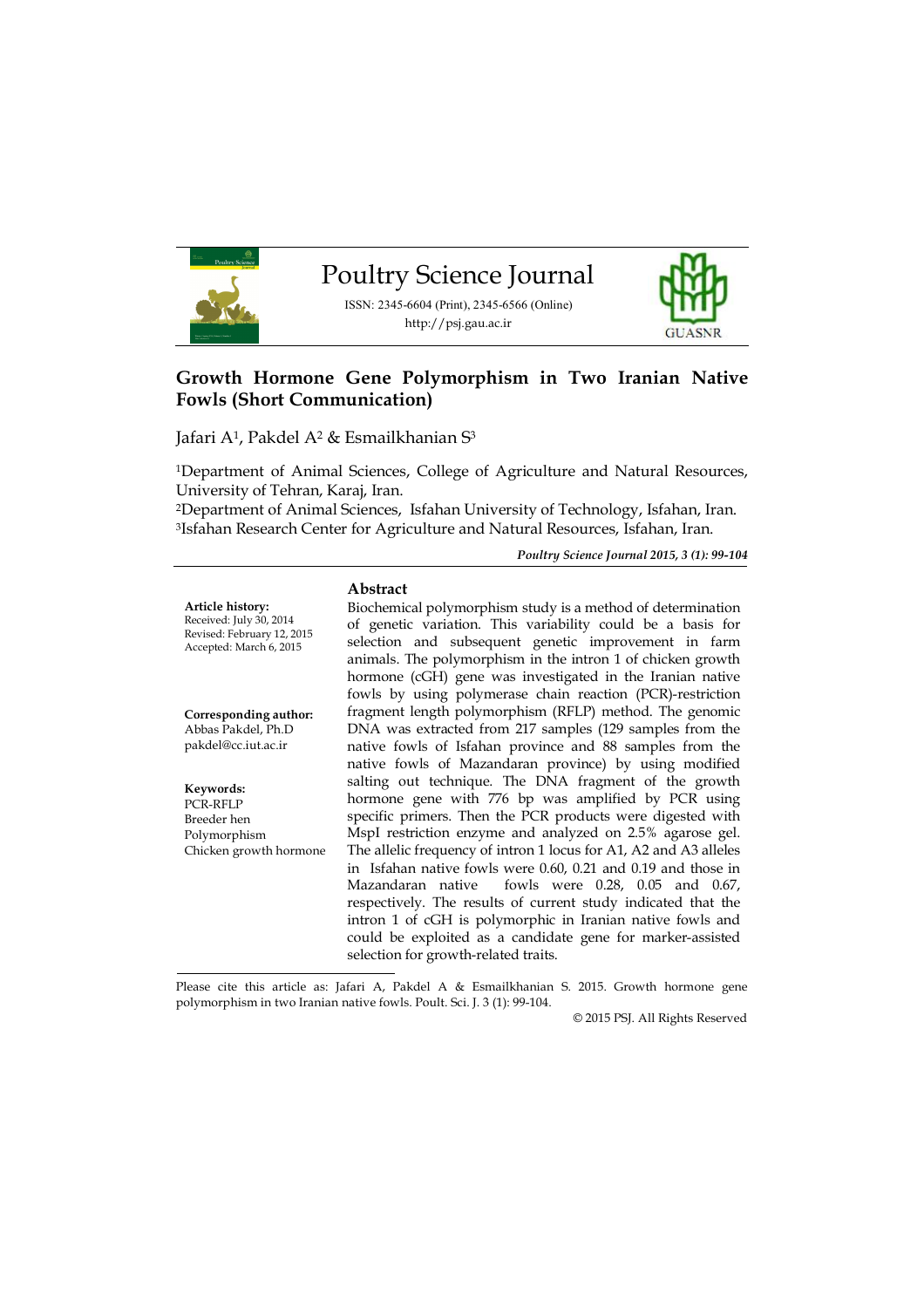### **Introduction**

Polymorphism was defined as the co-occurrence of two or more varieties in the same population at the same time in such proportions that the rarest of them cannot be maintained by mutation alone (Osterhoff, 1964). Moreover the biochemical polymorphism is the occurrence of varieties attributed to the biochemical differences, which are under genetic control. It has created a way for the genetic improvement in farm animals. This kind of diversity can be used as a useful tool for characterization of farm animals. Moreover it is possible to determine the degree of differences or similarities between and within breeds and therefore they are very useful raw materials for genetic improvement of farm animals.

cGH is a polypeptide hormone that is involved in a wide variety of physiological functions, such as growth, egg production, aging and reproduction. The cGH gene is located on the tip of the long arm of the chromosome 1 (Shaw *et al*., 1991). It consists of 5 exons and 4 introns with an overall length of 4.1 kb (Ip *et al.*, 2001; Kansaku *et al*., 2008). This gene encodes a mature growth hormone protein with 191 amino acids and a signal peptide with 25 amino acids (Tanaka *et al.*, 1992). Chicken growth hormone is an important hormone which is secreted from the anterior pituitary gland and plays a crucial role in growth and development of the chickens. Polymorphism in the animal growth hormone gene has been reported previously. Studies on artificially inseminated (AI) bulls have revealed that restriction fragment length polymorphisms (RFLPs) of GH gene were associated with AI bull reproductive performance (Lechniak *et al.*, 1999). PCR-RFLPs were also investigated in various populations of Chinese native chickens and it was suggested that an allele present in the intron 1 might be linked to laying performance (Ip *et al.*, 2001). Su *et al.* (2014) confirmed that polymorphism of the GH gene and its haplotypes is related to chicken egg production traits. RFLPs have been identified in the cGH gene showing that these polymorphisms are associated with egg production traits, resistance to Marek's disease and avian leukosis (Kuhnlein *et al.*, 1997; Feng *et al*., 1997). It has been reported that the RFLPs of cGH gene are significantly related to the chicken abdominal fat content (Fotouhi *et al.*, 1993). A significant correlation was reported between GH and meat quality in Anka and Rugao hens (Sheng-Long *et al.*, 2008). Moreover researches on the intron 1 of GH showed that this gene can affect some body composition traits in Arian broiler chickens (Ghelghachi *et al.*, 2013).

The objective of present study was to investigate the cGH gene polymorphism in Iranian native fowls by using PCR-RFLP technique.

#### **Materials and Methods**

The blood samples were collected randomly from two indigenous chicken flocks of Breeding Centre of Iran: 129 blood samples from native fowls of Isfahan province and 88 samples from native fowls of Mazandaran province.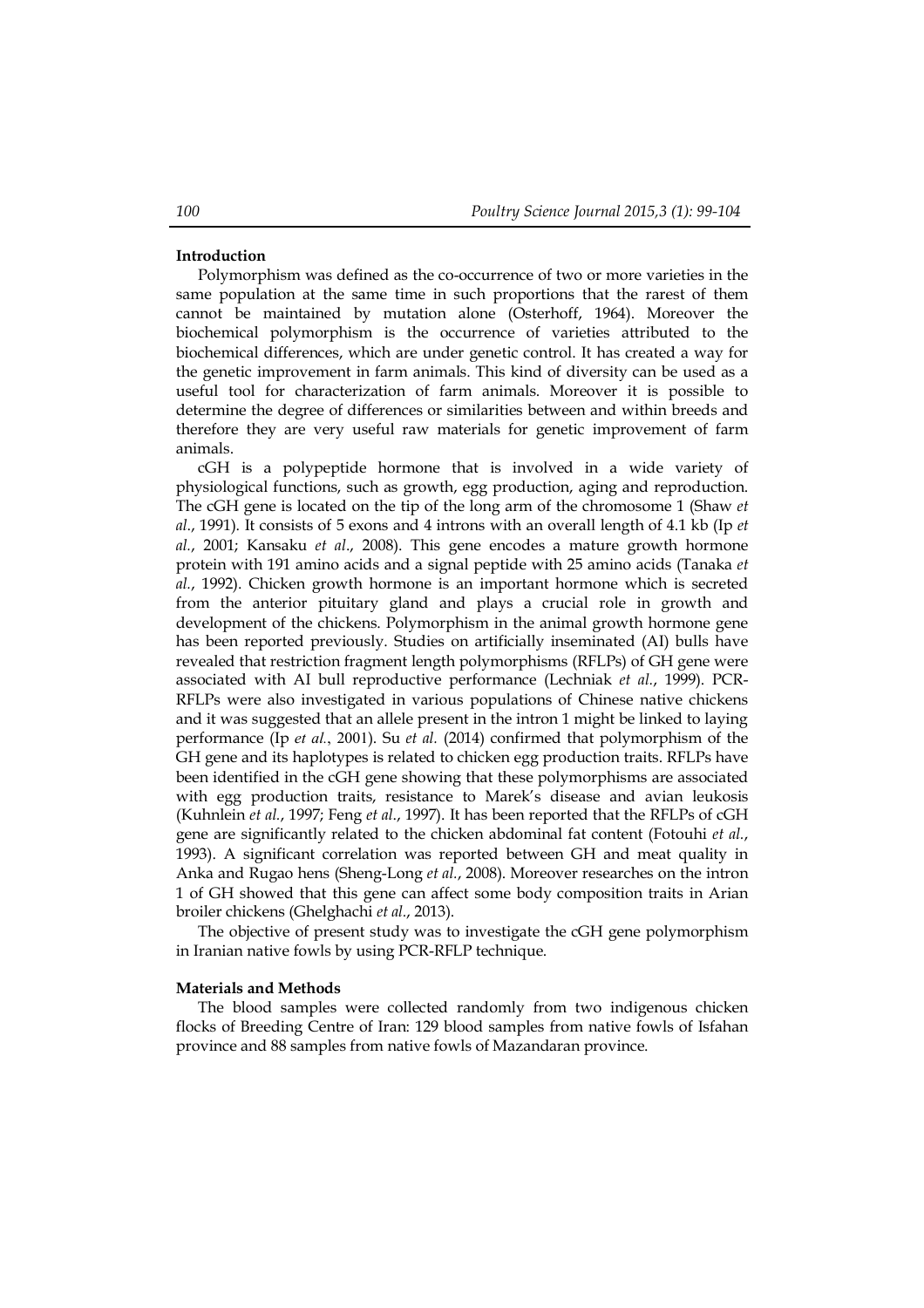The genomic DNA was extracted from the blood samples by using modified salting out technique (Miller *et al*., 1988). The quantity and quality of the extracted DNA was checked by spectrophotometer and agarose gel electrophoreses. The intron 1 region of chicken growth hormone gene was amplified by a set of primers (5'-ATCCCCAGGCAAACATCCTC-3' or PM3 forward and 5'- CCTCGACATCCAGCTCACAT-3' or PM3 reverse) earlier used by Ip *et al.* (2001). The specificity of primer pairs was confirmed by BLAST with all the nucleotide sequences available for chicken at the National Center for Biotechnology Information (NCBI). The reaction mixture was subjected to initial denaturation of 95°C for 4 min followed by 30 cycles of 94°C for 30 s, annealing at 63°C for 120 s and extension at 72°C for 90 s. Final extension was given for 5 min at 72°C.

The PCR products were separated on 1.5% agarose gels containing 1X Tris-Borate-EDTA (TBE). The gels were stained with ethidium bromide and the images were obtained in UV gel doc documentation systems (UK). RFLPs were used for analysis of cGH gene polymorphisms. The PCR products of GH gene were digested with 0.5 μl of MspI restriction enzyme and 2 μL buffers 10X in a final reaction volume of 20 μL. The reaction mixture was incubated at 37°C for 4 hrs. The resulting fragments were separated by horizontal electrophoresis (80 V, 2 hrs) on 2.5% agarose gel, stained with ethidium bromide and were visualized under UV light.

The observed number of alleles and genotypes, the observed and expected heterozigosity for each locus and the average of heterozigosity over all loci were used to assess the genetic variability of two investigated populations (Krasnopiorova *et al*., 2012). The Hardy Weinberg equilibrium was evaluated in studied populations.

#### **Results**

The PCR products with 776 bp length which run on 1.5% agarose gel were presented in Figure 1.



**Figure 1. Representative result of Agarose gel electrophoresis of PCR products of intron 1 chicken growth hormone gene. A commercial DNA marker was used for size analysis.**

M: Molecular weight marker.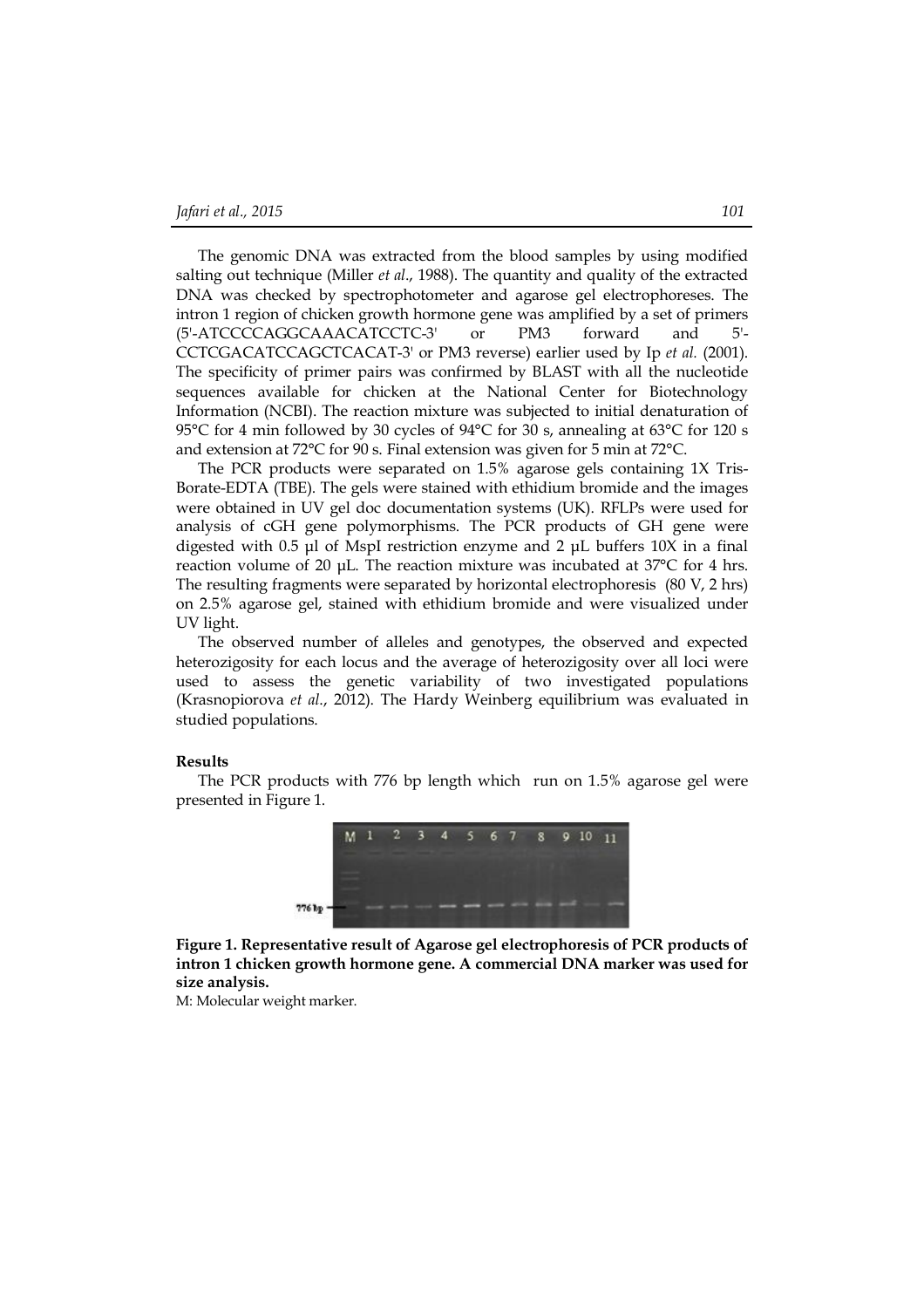The PCR products were digested with MspI restriction enzyme (5U), which recognizes the 5'- C↓C G G -3' sequence. In total, six restriction digestion profiles were found in the intron 1. There were three homozygous and three heterozygous genotypes (Figure 2).



## **Figure 2. The electrophoresis patterns of intron 1 of the growth hormone (GH) gene of poultry obtained by PCR-RFLP.**

Lanes 1, 2, 3, 5, 7, 11, 13: genotype A3A3; Lanes 4, 10: genotype A1A1; Lane 8 genotype: A1A3; Lane 9 genotype: A1A2; Lane 14 genotype: A2A3; Lanes 6, 15-17: no banding; Lane PCR: PCR product; Lane M: Molecular weight marker.

The genotypic frequencies were estimated by considering the presence of various RFLP patterns and the results were presented in Table 1. The highest frequency was observed in Isfahan native fowls for A1A1 genotype (0.581). Whereas the highest frequency in Mazandaran native fowls was observed for A3A3 genotype (0.614). The lowest frequency in Isfahan native fowls was found for A2A3 genotype and in Mazandaran native fowls was found for A1A2 genotype. Moreover, no A2A3 genotype were found in Mazandaran native fowls. The genotypic frequencies were tested for Hardy-Weinberg equilibrium by using a chi- square test and the result were shown in Table 1.

| Population                |              | Isfahan native fowls | Mazandaran native fowls |           |
|---------------------------|--------------|----------------------|-------------------------|-----------|
| Genotype                  | No. of birds | Frequency            | No. of birds            | Frequency |
| $A_1A_1$                  | 75           | 0.581                | 19                      | 0.216     |
| $A_2A_2$                  | 25           | 0.194                | 4                       | 0.046     |
| $A_3A_3$                  | 22           | 0.170                | 54                      | 0.614     |
| $A_1A_2$                  | 2            | 0.016                |                         | 0.011     |
| $A_1A_3$                  | 4            | 0.032                | 10                      | 0.113     |
| $A_2A_3$                  |              | 0.007                | 0                       | 0         |
| Sum                       | 129          |                      | 88                      |           |
| Cal. X <sup>2</sup> value | $209.8**$    |                      | $111.6**$               |           |

**Table 1. Genotypic frequencies for Hardy-Weinberg equilibrium from intron 1 of the cGH gene in Iranian native fowl**

\*\* *P≤ 0.01*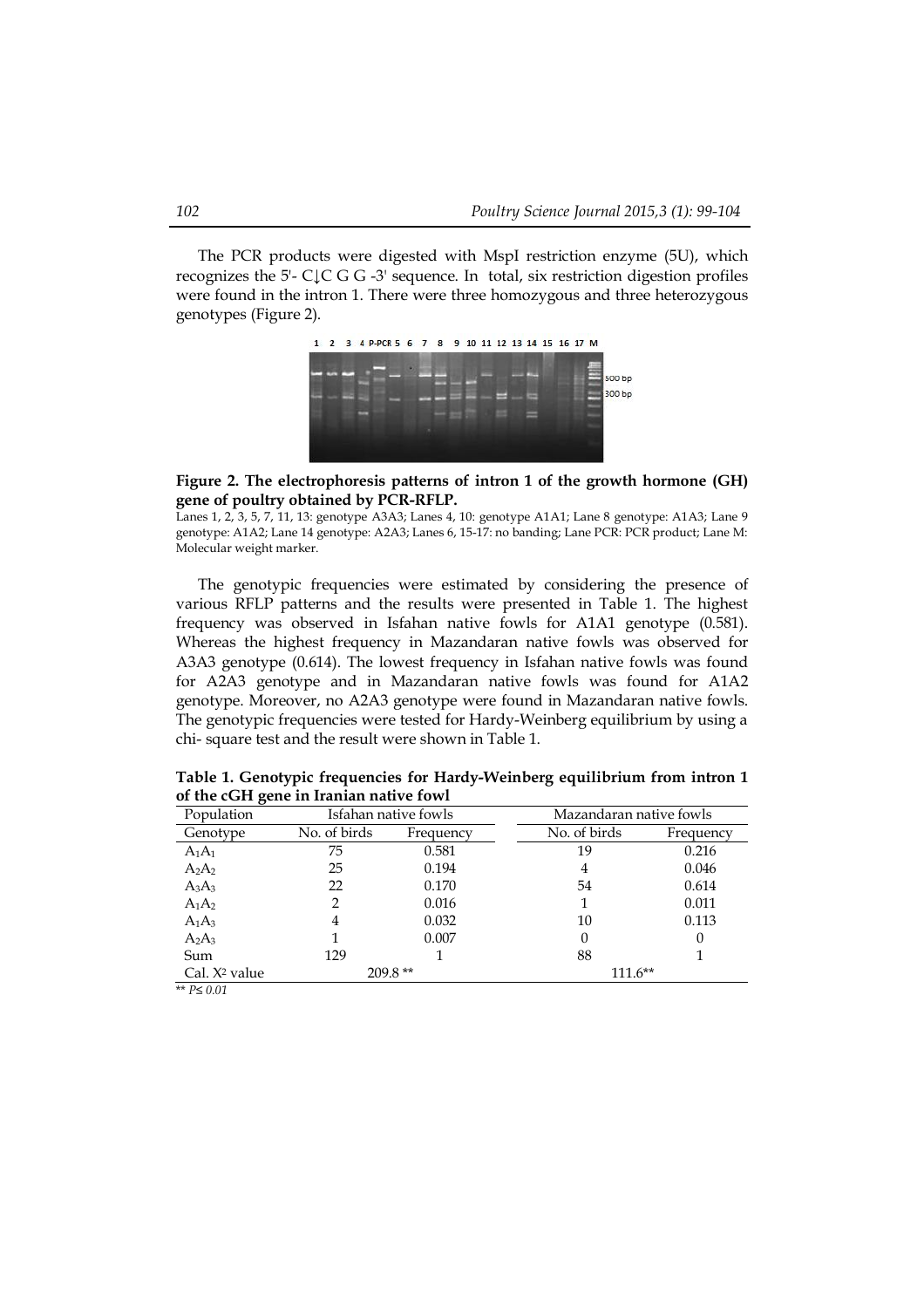The differences among genotypes for Isfahan and Mazandaran native fowls were found to be significant. It indicated that two populations were not in Hardy-Weinberg equilibrium with respect to the marker locus, which is probably because of the genetic selection for growth related traits in these populations. Based on the genotypic frequencies, the allelic frequencies were calculated for each variety (Table 2).

**Table 2. Allelic frequencies in intron 1 of the cGH gene in Iranian native fowl**

| Breeding station |          |          |      |
|------------------|----------|----------|------|
| Isfahan          | 0.60     | $0.21\,$ | 0.19 |
| Mazandaran       | $0.28\,$ | 0.05     | 0.67 |

#### **Discussion**

The PCR-RFLP analysis of the GH gene is effective in selection programs of poultry and also to estimate the genetic similarities and differences among different poultry breeds. The molecular data emerged as a useful tool to investigate birds with the great phenotypic plasticity. In this research, a 776 bp fragment was amplified in the GH locus. After digestion of this fragment with MspI restriction enzyme, A1 (414, 217, 125 bp), A2 (125, 147, 137, 267 bp) and A3 (237, 539 bp) alleles were revealed. Our findings were concordance to Ip *et al.* (2001) study.

Data obtained on gene and genotypic frequencies through the polymorphism study makes it not only possible to compare the gene stocks of animals, the possible effects of the genes on reproductive and performance traits, but also to study genetic variability under different environmental conditions of selection (Egena and Alao, 2014). The allele frequencies in the chicken flocks of breeding center of Isfahan and Mazandaran are shown in Table 2. In Isfahan native fowls, A1 allele showed the highest allele frequency (0.60) and A3 allele showed the lowest allele frequency (0.19). However, in Mazandaran native fowls, allele A3 showed the highest allele frequency (0.67) and the lowest frequency (0.05) was observed for allele A2. The differences in observed allelic frequencies between two native fowl populations could be due to difference in the selection pressure.

Ip *et al.* (2001) observed a significant difference between the allele frequency of Leghorn Hy-Line strain and that of other native Chinese chickens. A high frequency of allele A3 (0.95) and low frequency of allele A2 (0.00) was observed in Hy- Line chickens. Since the Leghorn Hy- Line strain has been selected for egg laying performance, they have suggested that either the absence of allele A2 or a high allele frequency of allele A3 could be linked to the laying performance.

The results of the current study indicated that intron 1 of cGH is polymorphic in Isfahan and Mazandaran native fowls. Therefore, the cGH gene could be exploited as a candidate gene for marker-assisted selection (MAS) in Iranian native fowls. Further studies are required to evaluate the association of production traits with cGH gene polymorphysm in Iranian native fowl.